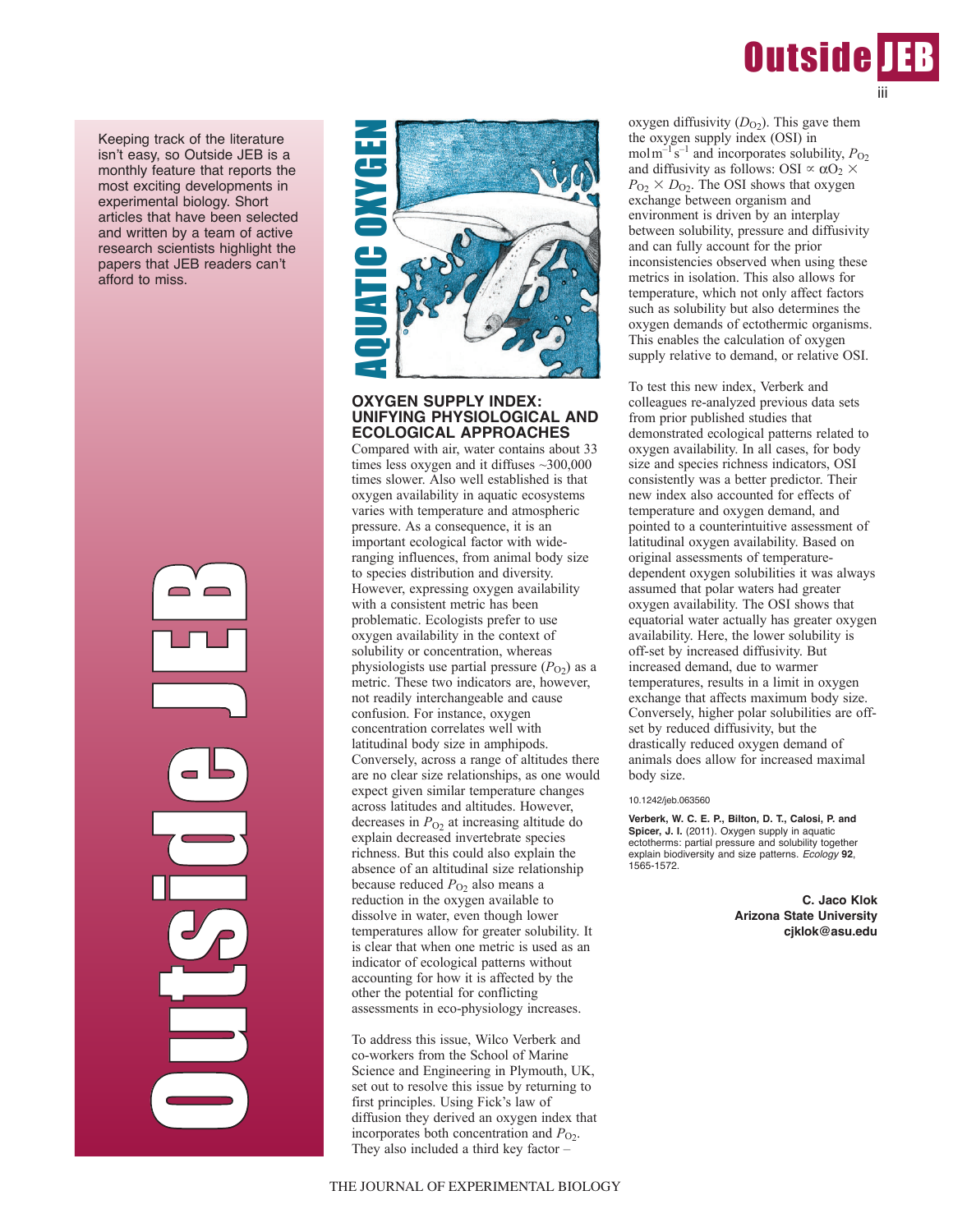

iv



# **MATING STRATEGIES FOR A CHANGING WORLD**

When it comes to mating, it seems that you're damned if you do, and damned if you don't. Mating can transmit diseases, and mating partners might even injure or kill one another. Yet, for most animals, mating is necessary for reproduction, and mating with multiple partners can increase the number or quality of offspring. In this complicated world, what is the best strategy for maximizing the benefits while minimizing the costs of mating?

As it turns out, the situation is even more complicated for female red flour beetles (*Tribolium castaneum*): the costs and benefits of different mating strategies are dependent on environmental conditions. Red flour beetles have been maintained in the laboratory at 30°C for over 30 years, which amounts to over 350 beetle generations, so these beetles are well adapted to life at 30°C. However, life at 34°C is significantly more stressful for the beetles, so how do the relative costs and benefits of different mating strategies change at a stressful temperature? Vera Grazer and Oliver Martin, from the Swiss Federal Institute of Technology Zurich, decided to address this question by measuring the survival and reproductive success of female red flour beetles at different temperatures.

The researchers placed individual female beetles into small enclosures alone (virgin females that did not invest in reproduction), with a single male beetle (monogamous females that invested in reproduction with a single mate), or with multiple male beetles (polyandrous females that invested in reproduction with multiple mates) at both 30 and 34°C. After 1week, the researchers removed the males from the enclosures, and monitored the females for an additional 9weeks to assess their long-term survival, and to count the number of larvae that hatched for each female. Using this method,

Grazer and Martin were able to quantify both the survival and reproductive success of females at both temperatures.

The duo found that at the standard 30°C temperature, the virgin red flour beetles had the highest survival, with intermediate survival in the monogamous beetles, and the lowest survival in the polyandrous beetles. In other words, at the red flour beetle's adapted temperature, reproduction became increasingly costly for the females as the number of mates rose. The team also found that at 30°C there was no difference in the number of larvae produced by monogamous and polyandrous beetles. Therefore, at the standard temperature, it is clear that mating with multiple males carries a survival cost and does not confer any reproductive benefits for females.

However, at 34°C, the survival differences disappeared. All of the 'hot' females survived for a reduced length of time relative to the beetles held at 30°C, and all of the 'hot' females survived for the same length of time, regardless of whether they were virgins, monogamous or polyandrous. What was even more exciting was that at 34°C the polyandrous beetles produced more larvae than monogamous beetles. Therefore, mating with multiple males does not carry an additional survival cost at higher temperatures, and results in increased reproductive success for female red flour beetles.

This experiment elegantly demonstrates that both the costs and the benefits of polyandry are dependent on environmental conditions for female red flour beetles. As climate change and anthropogenic activity increases, wild populations are faced with rapid environmental change and environmental conditions that are quite different from those that populations are adapted to. The results of Grazer and Martin's experiment therefore have widereaching implications for wild populations across the globe. In this changing world, mating strategies will need to adapt.

### 10.1242/jeb.063818

**Grazer, V. M. and Martin, O. Y.** (2011). Elevated temperature changes female costs and benefits of reproduction. *Evol. Ecol.* doi: 10.1007/s10682-011- 9508-4.

> **Constance M. O'Connor McMaster University coconn@mcmaster.ca**



# **NEUROSCIENTISTS STUMBLE ON STATS**

To make sense of variability in their data, biologists use statistical tests to determine whether experimental groups are significantly different from one another. The ability to determine statistical significance is a cornerstone of all biological research, and yet biologists of all ages often make fundamental errors in the ways they perform statistical comparisons. One of the most common mistakes is to conclude that two effects differ from one another when one group is significantly different from a control, but the other group is not. Sander Nieuwenhuis, Birte Forstmann and Eric-Jan Wagenmakers at Leiden University recently set out to quantify how often this mistake is made in neuroscience articles published in the world's leading scientific journals. They published their work in a recent edition of *Nature Neuroscience.*

Nieuwenhuis and colleagues first explain in detail the mistake itself. It tends to happen when neuroscientists want to claim that one effect is bigger or smaller than another effect compared with control data. To do this, they simply report that one effect is statistically significantly different from controls (i.e. there is a 95% probability that the effect has not arisen by chance, *P*<0.05), while another is not (*P*>0.05). On the surface, this sounds reasonable, but it is flawed because it doesn't say anything about how different the two effects are from one another. To do this, researchers need to separately test for a significant interaction between the two results in question. Nieuwenhuis and his co-workers sum up the solution concisely: '…researchers need to report the statistical significance of their difference rather than the difference between their significance levels.'

The team had an impression that this type of error was widespread in the neuroscience